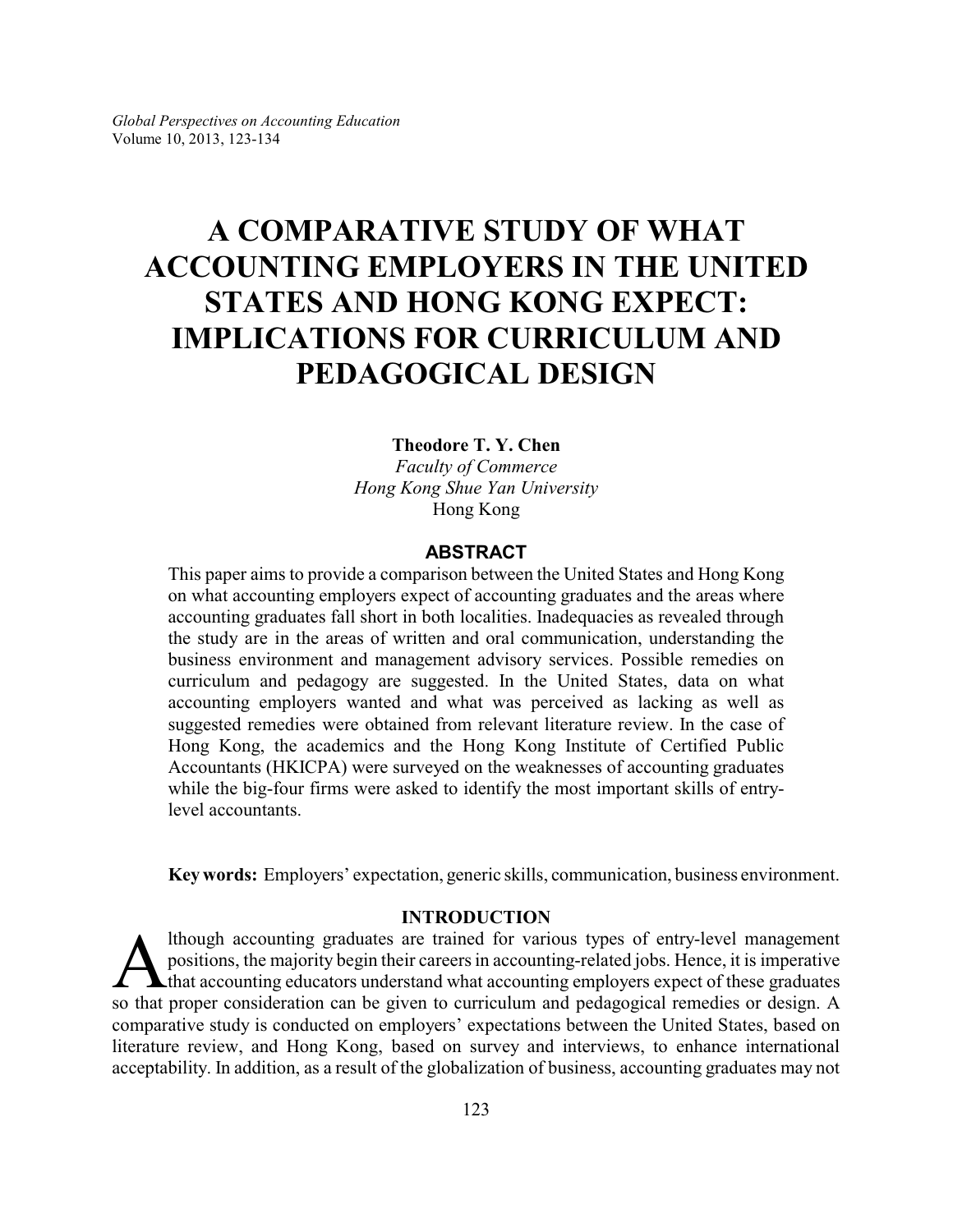be confined to working in their own countries, and knowledge about employer expectations in different geographic areas can help educators design a curriculum that helps their graduates succeed regardless of where they embark in their career.

# **LITERATURE REVIEW**

As the demands of the workplace, both in terms of industry and public practice, drive the accounting education curriculum, an examination of the type of topics employers see fitting within an accounting curriculum is warranted. Recently, Myers (2005) described US practitioners' complaint being that university accounting curricula focused only on rote technical memorization, neglecting the broader business, communication and analytical skills required in a professional workplace. Also in the United States, Richards (1992) quoting the Bhamornsiri and Guinn (1991) study, indicated that technical skills were the most important factor in a partner's promotion from staff to senior while in promotions from manager to partner, technical skills dropped to  $3<sup>rd</sup>$  or  $4<sup>th</sup>$  in importance as other skills such as communication, gained importance as one advanced during a career.

We start this section by looking at the results of Simmons and Williams' study (1996) on the accounting and related business topics that both public and industrial practitioners considered important and how theythought accountants performed. Simmons and Williams (1996) reported that numerous studies showed students lacked an understanding of new technology, communications skills, business ethics, business globalization and multidisciplinaryapproaches to business decisionmaking. They quoted a long list of studies arriving at the same conclusion by authors such as Sloan (1983), Bloom and Debassay (1984), McTague (1984), Andrews and Sigband (1984), Lander and Reinstein (1986), MacNeill (1987), AICPA (1988) and Patten and Willliams (1991).

In Simmons and Williams' (1996) study, they found out the areas in which students were under-prepared, adequately prepared, and over-prepared by using an importance – performance analysis to accounting education technique. This analysis shows the relative importance of each area and how well each area is performed.

In summary, areas that both practitioner types (public and industry) felt inadequate were the following in order of importance:

- Communications skills, both oral and written.
- Management advisory services, the ability to apply accounting software, management fundamentals and an understanding of the business environment.
- The use of accounting software applications, and
- ! Ability to serve as consultants to their clients.

Remedies suggested were:

- Expand communications preparation to areas in addition to writing and speaking, such as electronic, non-verbal communications, etc.
- ! Encourage the use of the case approach in all courses relating to the functional areas of business and a capstone course at the end for assimilation. This approach is also endorsed by Scofield (2005) on adapting cases for a team approach: by Boyce et al. (2001) on using case studies to develop students' deep and elaborative learning skills and generic skills and by Ammons and Mills (2005) on adapting the capstone course concept.
- ! Develop an understanding of the business environment, with knowledge from all business areas, accounting software applications and communication techniques.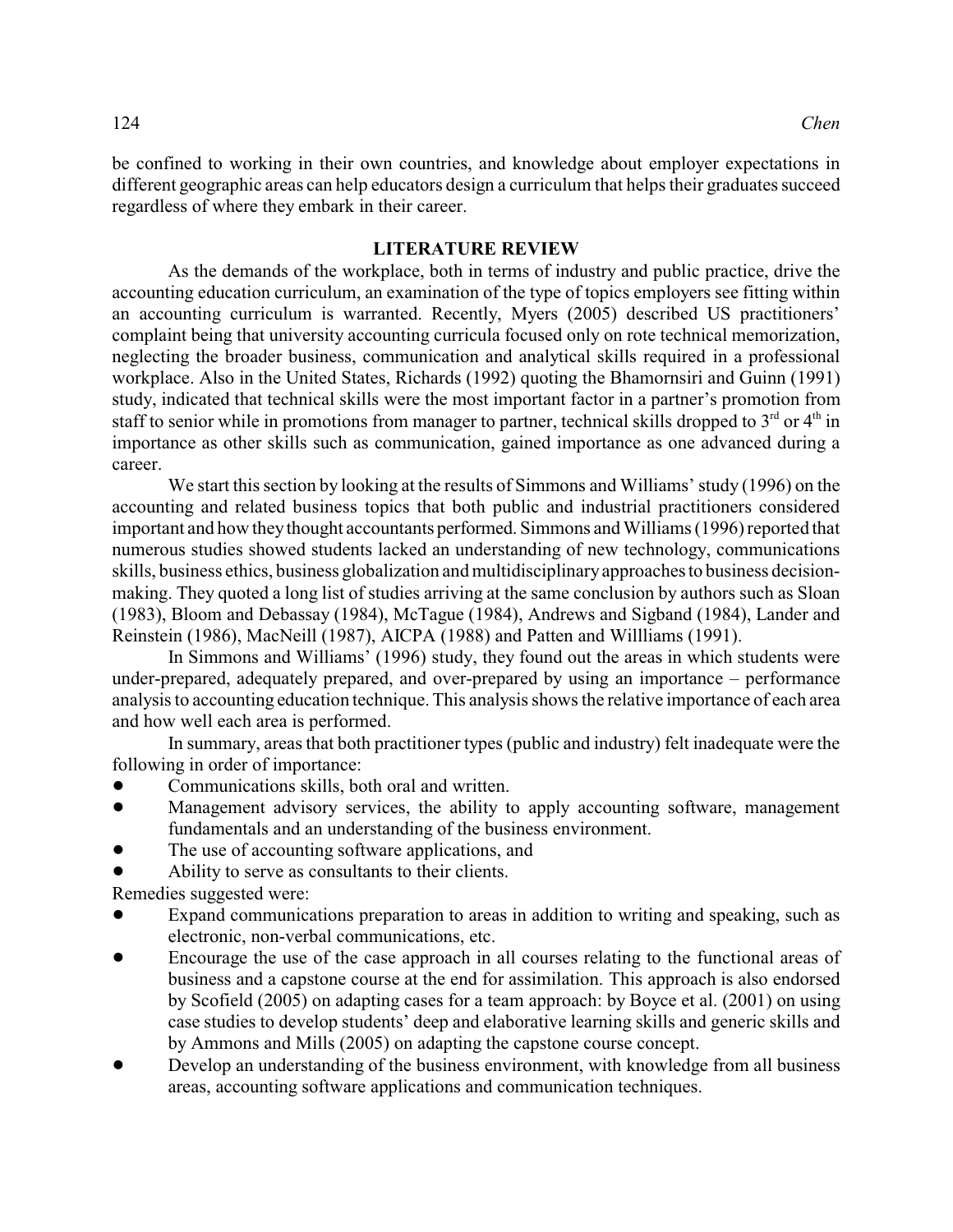#### *What Accounting Employers Expect* 125

Despite the fact that both types of practitioners felt that communication skills were important and were lacking, Stowers and White (1999) surveyed accountants' self-assessment of their communication skills and found that communication was not part of formal accounting education. To remedy this, the researchers suggest the incorporation of a required Business Communication course in an accounting degree programme.

Journal of Accountancy(1999) reported that Stunda and Klersey did a national surveyof 742 accounting employers and concluded that public accounting firms and employers of all types looked for well-rounded communicators when they went recruiting. It was believed that potential employees who had done community work or work in their own specialty, would possess these skills.

A study sponsored by the Institute of Management Accountants and the Financial Executives Institute to determine the educational needs of entry-level management accountants was conducted by Siegel and Sorensen (1994). According to corporate America, universities were inadequate in preparing students for entry-level work in management accounting. Fifty percent of respondents believed that entry-level management accountants should also take the 150 hours of college education as stipulated by the AICPA for being eligible to write its exams commencing the year 2000. Eighty-five percent of the 50% felt that the additional 30 hours should be earned subsequent to the entry-level accountant starting his or her job. It also appeared from the study that employers were more interested in the specific courses completed than in the number of credit hours earned. However, as time goes by, the aforementioned emphasis on courses taken may not be as crucial for employers making job offers (Siegel and Sorensen 1994). The following paragraph explains this.

Academic performance and degree requirements were not considered as important by 2005. Chia (2005) investigated the association among academic performance and extracurricular activities of graduating accounting students with whether job interviews were available and offers were made, and found that these two factors were not significantly associated. He concluded that soft skills and the ability to adapt to change were more important. Normand and Cummings (2005) examined job listings for accountants and found that those with degree requirements listed decreased from 1995, with greater emphasis on certification requirements and software skills.

Employers' expectations of accounting graduates must be understood by accounting educators and students, in order that both can work closely to meet the needs of employers. However, discrepancies do exist between the expectations of accounting educators and students, on one hand, and the employers, on the other. In order to narrow such a gap, Cheng (2007) suggested the re-designing of the accounting curriculum in five directions that academics might consider taking: (a) course integration of all introductory, intermediate and advanced accounting, as well as cost and management accounting, and auditing, (b) supplementing many of the generic skills related courses, such as English, communication, e-commerce, (c) division of study groups between those students contemplating pursuing graduate studies versusthose seeking employment, (d) emphasizing case studies, and (e) implementation of a flexible school-year system. (a), (b) and (d) are not new to accounting educators as these are repeatedly discussed by the Accounting Education Change Commission (AECC) initiatives and by accounting academics since the formation of AECC.

Several universities in the United States took initiatives in responding to demands placed by public practice and industry for improving accounting education. Five examples in summary form are shown in Table 1 with the details, including sources, given in Appendix 1.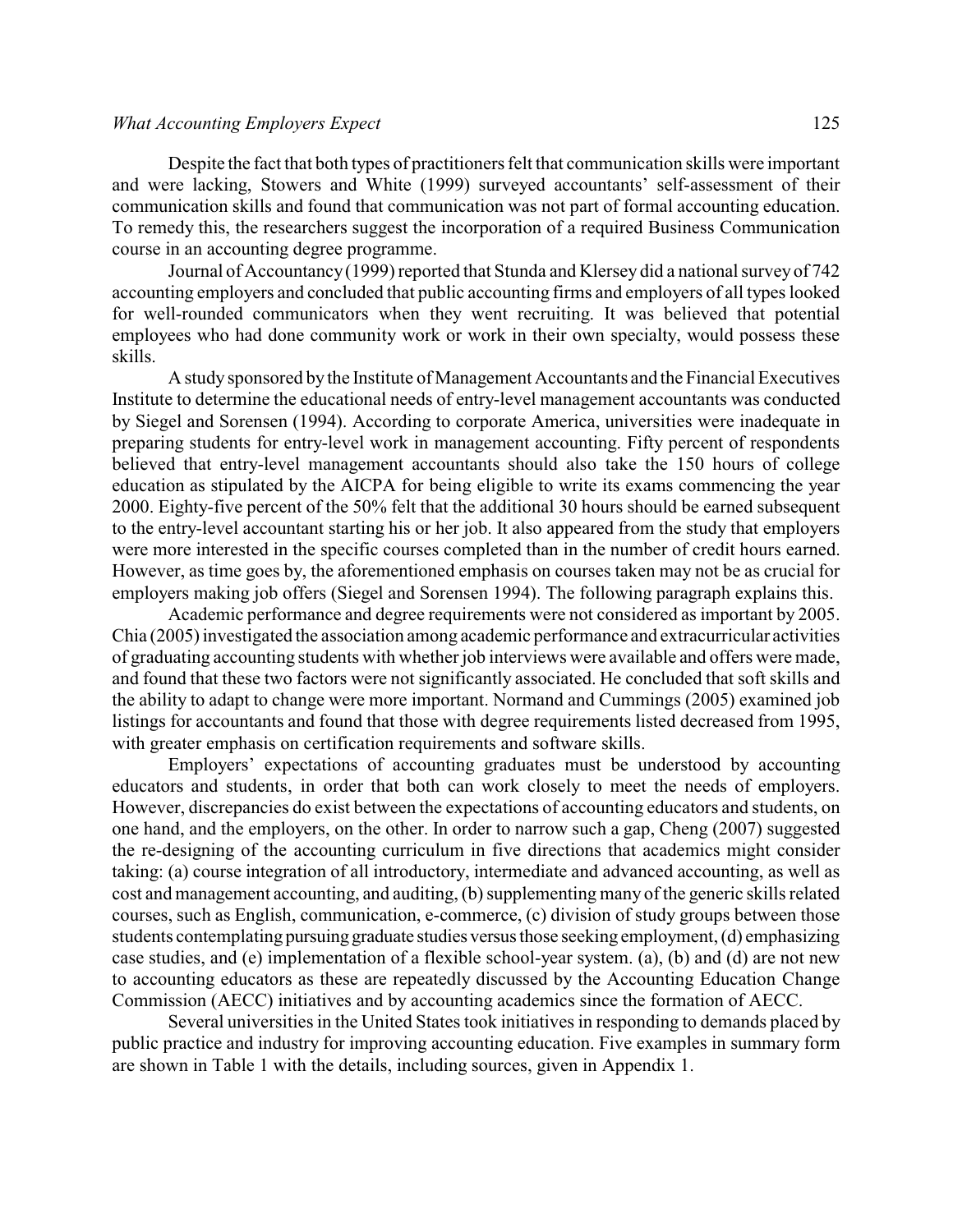# **TABLE 1**

#### **Universities' Initiatives to Meet Employers' Demands**

| University                   | Initiative                                            |
|------------------------------|-------------------------------------------------------|
| Wright State                 | Application of Principles of "Goal"                   |
| Brigham Young                | Redesigning the Junior Year's Curriculum              |
| Widener                      | Shifting from Preparer-Oriented to User-Oriented      |
| Clemson                      | <b>Undertaking Both Curriculum and Course Changes</b> |
| Illinois at Urbana-Champaign | Using "Educating for Expertise" Approach              |

# **APPROACH USED FOR THIS STUDY**

Cultural differences between countries or even ethnic groups can in many instances create difficulties when using the same survey questions. Hong Kong is primarily populated by the Chinese who are more reserved and less direct than their western counterparts. In extreme cases, "yes" could mean "no" and "no" could mean "maybe". Hence, under certain circumstances, a different or indirect approach may have to be used for data collection. It is then essential to consult the respondents when designing the data collection system.

The Hong Kong firms' attitude was governed by the oriental culture; whereby, a direct indication of the accounting graduates' weaknesses could insinuate that the universities have done a less than satisfactory job in preparing the accounting students for entry-level positions. The bigfour firms recruit a significant number of the accounting graduates each year, and they do not wish to provoke the universities, lest these universities may be less facilitative when conducting campus recruitment and career talks. However, the respondents assured the researcher that the identified important skill sets also represent areas of concern or under-performance by accounting graduates, but labeled in an indirect way.

Furthermore, the HKICPA represents the interest of the practitioners and understands the latter's business operations with a large number of senior management members coming from the public practicing side. Most of the Institute's various committee members are big-four partners and, to a lesser degree, accounting academics. Hence, inclusion of the HKICPA in this survey supplements the views of the practitioners.

In the case of the United States, data on what employers felt were important and lacking of accounting graduates as well as suggested remedies were obtained through relevant literature review. A tri-partite approach was taken in the case of Hong Kong, surveying major accounting employers represented by the big-four accounting firms, the academic institutions represented by all nine universities in Hong Kong (with the exception of the researcher's home university), and the profession represented by the Hong Kong Institute of Certified Public Accountants (HKICPA). The nine institutions are the University of Hong Kong (HKU), the Chinese University of Hong Kong (CUHK), Hong Kong University of Science and Technology (HKUST), Hong Kong Polytechnic University (PolyU), City University of Hong Kong (CityU), Hong Kong Baptist University (HKBU), Lingnan University (LN), the Open University of Hong Kong (OUHK) and Chu Hai College of Higher Education (CHC).

A short Likert scale questionnaire was sent to the Heads of the Department (HoD) of Accounting at each institution and the Director of Student Education and Training at the HKICPA,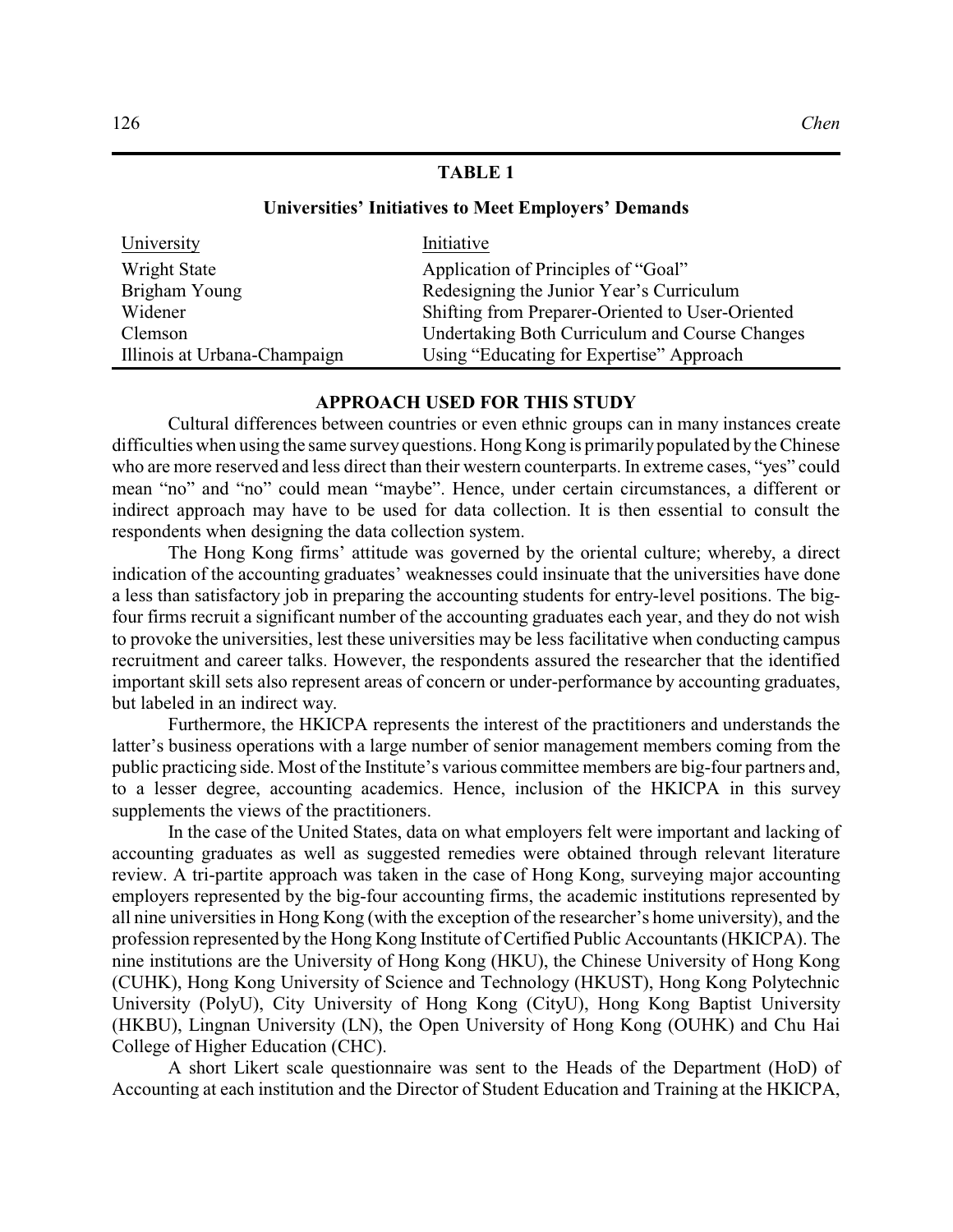showing nine areas that accounting employers in the US, as per Simmons and Williams (1996), felt the graduates fell short in: (i) written communication, (ii) tax accounting, (iii) oral communication, (iv) tax research, (v) understanding the business environment, (vi) use of accounting software, (vii) management advisory services, (viii) computer science and (ix) management. These nine areas were specifically identified by the US CPA firms in which entry-level accountants fell short and included those areas that the industry practitioners suggested remedial actions (Simmons and Williams 1996). Each HoD was asked to conduct meetings with their respective departmental colleagues to reach consensus on the rating of each item. The Director at the HKICPA was requested to do the same. Hence, the ratings represented the collective views of each organization rather than one individual. Follow-up interviews by phone or by person were conducted to confirm that consensus has been reached with departmental colleagues. In addition, if they rated the item as 1 strongly disagreeing, 2 disagreeing or 3 neither agreeing nor disagreeing, instead of 4 agreeing or 5 strongly agreeing, with the situation in the US, they were asked to explain the differences in educational environments between the two localities causing this difference. The results of this survey would show the extent to which Hong Kong academics and the profession agree with US practitioners as reported by the academics.

The question of anonymity was brought up during the follow-up interviews. Representatives of the institutions and the HKICPA did not request anonymity as they did not perceive any conflict of interest. The firms did request anonymity as there is business competition among them.

In the case of the big-four accounting firms, an open research question was sent to the Human Resources Partner or Director of each of the firms asking them to name the generic and technical skills that the firm feels are the most important and where accounting graduates are weak. This individual then coordinated the responses from selected operating partners who are familiar with the firm's mission and business practices and to ensure consensus within each firm. The open research question approach was preferred by the firms as not all recruits have been exposed to all such areas, thus making assessments more difficult. Follow-up interviews were conducted with the firms' respondents.

Among the practitioners, only the big-4s were surveyed, as the four firms recruited 55.4% (530 / 956) of accounting graduates in Hong Kong in 2006. The 55.4% is calculated using the total local accounting graduates recruited by the four firms as the numerator and the total local accounting major graduates as the denominator for 2006 since the study pertains only to accounting graduates.

#### **FINDINGS AND ANALYSES**

## **Institutions and the Profession**

Tables 2 and 3 clearly show that Hong Kong accounting graduates are perceived to be weak in (a) both written and oral communication skills, (b) understanding the business environment and (c) management advisory services. In the case of (a), all eight respondents (seven institutions and the HKICPA) rated the two items of oral and written communication as either agreed or strongly agreed. The two that rated otherwise were OUHK, the results of which were excluded from this survey as it is a distance-learning institution and did not offer an interview, and HKUST which rated all items as 3. In the case of (c) on management advisory services, only HKUST rated it as 3 and is excluded. In the case of (b) on understanding the business environment, the four institutions that rated the item as either 2 or 3 were OUHK (excluded), HKUST (excluded), HKU and HKBU. The remaining six all agreed or strongly agreed.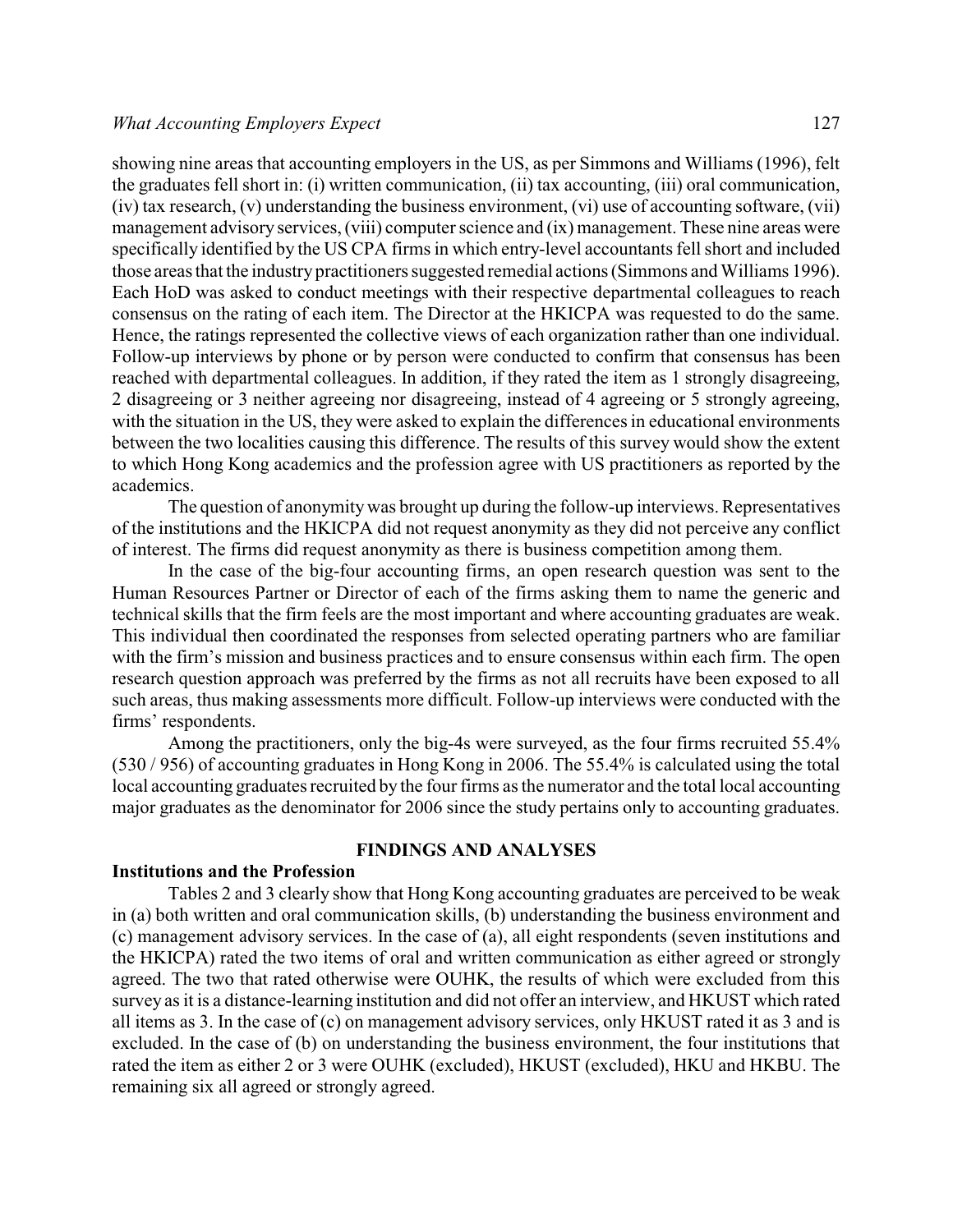# **TABLE 2**

## **DISTRIBUTION OF RATINGS FROM THE HKICPA**

Entry-level accountants fell short of practitioners' expectations in:

|     | Written Communication                  |   |   |  |
|-----|----------------------------------------|---|---|--|
|     | ii. Tax Accounting                     |   | X |  |
|     | iii. Oral Communication                |   |   |  |
| iv. | Tax Research                           |   | X |  |
| V   | Understanding the Business Environment |   | Χ |  |
|     | vi. Use of Accounting Software         |   | X |  |
|     | vii. Management Advisory Services      |   |   |  |
|     | viii. Computer Science                 | X |   |  |
| 1X. | Management                             |   |   |  |

#### **TABLE 3**

|       |                                        |  |   | 4 |   | Ave. |
|-------|----------------------------------------|--|---|---|---|------|
|       | <b>Written Communication</b>           |  |   |   | 5 | 4.71 |
| ii.   | Tax Accounting                         |  |   |   |   | 2.71 |
| iii.  | Oral Communication                     |  |   | 4 | 3 | 4.43 |
| 1V.   | Tax Research                           |  | 4 |   |   | 3.43 |
| V     | Understanding the Business Environment |  |   | 3 | 2 | 3.86 |
| vi.   | Use of Accounting Software             |  |   |   |   | 3.00 |
| vii.  | <b>Management Advisory Services</b>    |  |   |   | 2 | 4.29 |
| V111. | <b>Computer Science</b>                |  |   | 3 |   | 3.57 |
| 1X.   | Management                             |  |   |   |   | 3.14 |

# **DISTRIBUTION OF RATINGS FROM THE INSTITUTIONS**

Written and oral communication were ranked the highest by practitioners in terms of inadequacies as reported by US accounting academics such as Arquero et al.(2001), Simmons and Williams (1996) and Journal of Accountancy (1999) quoting Stunda and Klersey. Management advisory services and an understanding of the business environment also were ranked as important but lacking.

In addition to recognizing the weaknesses in written communication, oral communication, understanding the business environment and management advisory services that the academics identified, the HKICPA also identified accounting graduates' weaknesses in tax accounting, tax research, use of accounting software and management. The latter four are also identified as weaknesses by both public and industry practitioners in the US, but not by Hong Kong academics.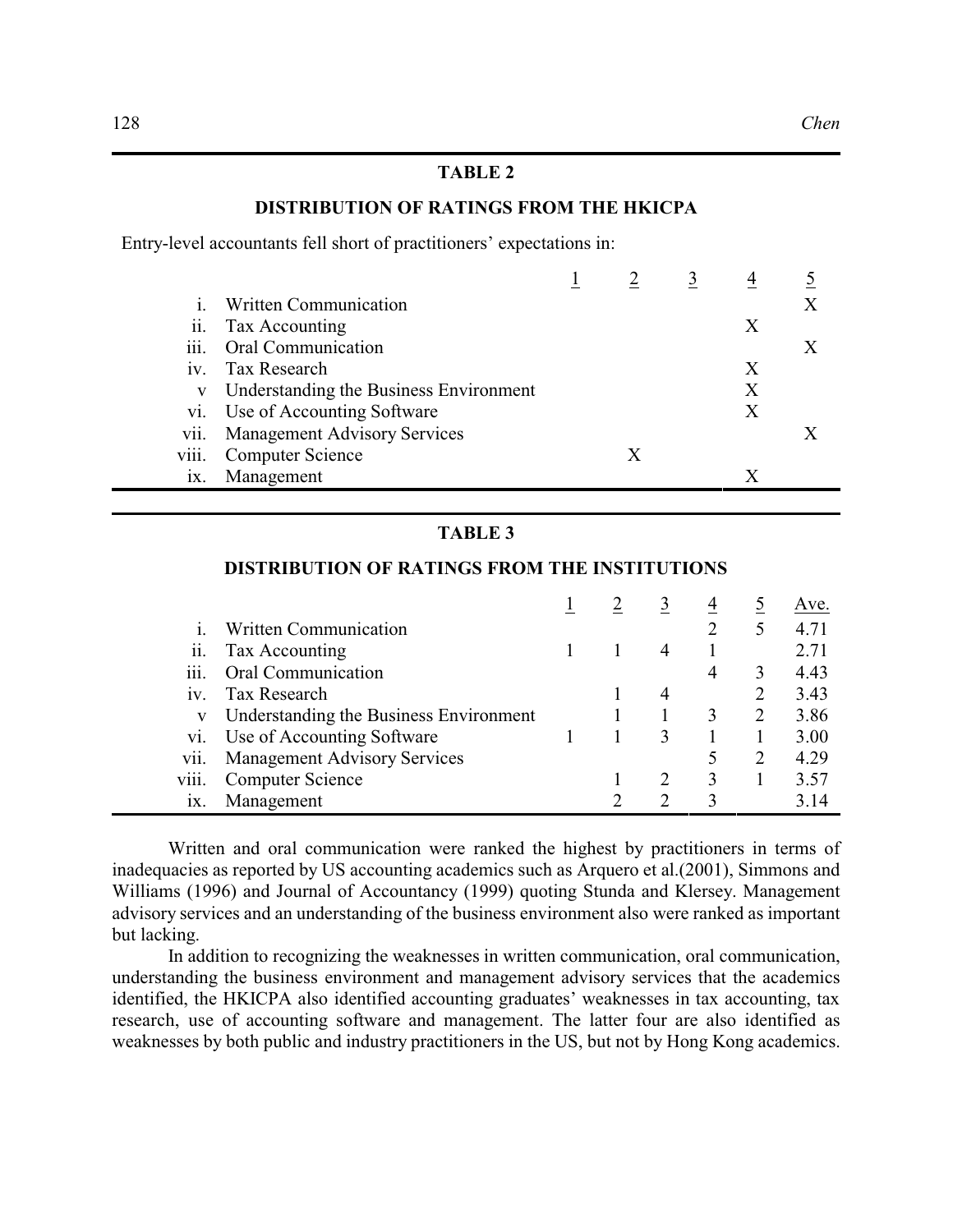### **Accounting Employers Represented by the Big-four Accounting Firms**

The big-four accounting firms were not receptive to filling out a survey questionnaire. Instead, they requested that they respond to an open question on what each firm felt were the most important skills required of entry-level accountants, followed by interviews. In response to the open research question, the four firms provided written answers shown in Appendix 2. Only firms B and D provided categorization of skills.

Communication skills were mentioned as important by firms A, C and D. In fact, this and analytical skills were the only skills identified as important by firm A. Although not specifically mentioned, the skills indicated by firm B under "Personal Skills," such as build strong and effective teams and empower and inspire junior colleagues, all require effective communication skills.

Firm C saw an understanding of the business environment important as they required recruits to have knowledge of updated development in accounting, business regulatory and technology aspects and not only having textbook knowledge. Firm B also felt that this was important as under the "Leadership Skills" category, strategic and business insight and regulatory knowledge were important to them. Management advisory services, another area of weakness perceived by the respondents, are an important aspect of any accounting firm today. Although not specifically identified by any of the firms, they verbally indicated that possessing the various generic skills identified as important by the firms would equip an individual to be an effective management consultant. In a nutshell, firm A said it well by indicating only communication and analytical skills, as they believed that the possession of these skills could readily lead to the effective nurturing of other generic skills.

From the detailed follow-up interviews, it is apparent that all firms place more emphasis on generic skills as opposed to technical ones. Firms A and C only listed generic skills. "We feel that the technical skills could be picked up on the job in accordance to the way that each firm does its accounting" (representatives of both firms). All firms hire non-accounting graduates. Firm B only indicated that technically, possessing strong accounting knowledge and keeping abreast of accounting standards are important for their graduates. Firm D appears to be emphasizing technical and generic skills equally. "We don't feel that technical skills are more important than generic skills, but at the entry-level, accountants are not expected to possess the entire slate of generic skills required of a qualified accountant at the CPA stage" (National Learning Partner). This view is also held by the other three firms, but assessing at a different level, as the HKICPA generic competencies are required for CPAs rather than entry-level graduates. On the other hand, unlike firm D, the other three firms did not mention technical skills during interviews of accounting graduates.

To summarize, the common generic skills sought after by different firms are communication (three firms) and regulatory knowledge (two firms). In addition, analytical, problem-solving, negotiation, change management, conflict management, team-building, independent and critical thinking skills are considered important by some firms. Furthermore, firms B and C saw knowledge of the business environment as important.

## **CONCLUSION**

The institutions have identified that accounting graduates fell short of oral and written communication, knowledge of the business environment and management advisory services. In addition to agreeing with this, the HKICPA also felt that tax accounting, tax research, use of accounting software and management of accounting graduates were weak. This list of weaknesses conforms to what the public and industry practitioners identified in the US, with the exception of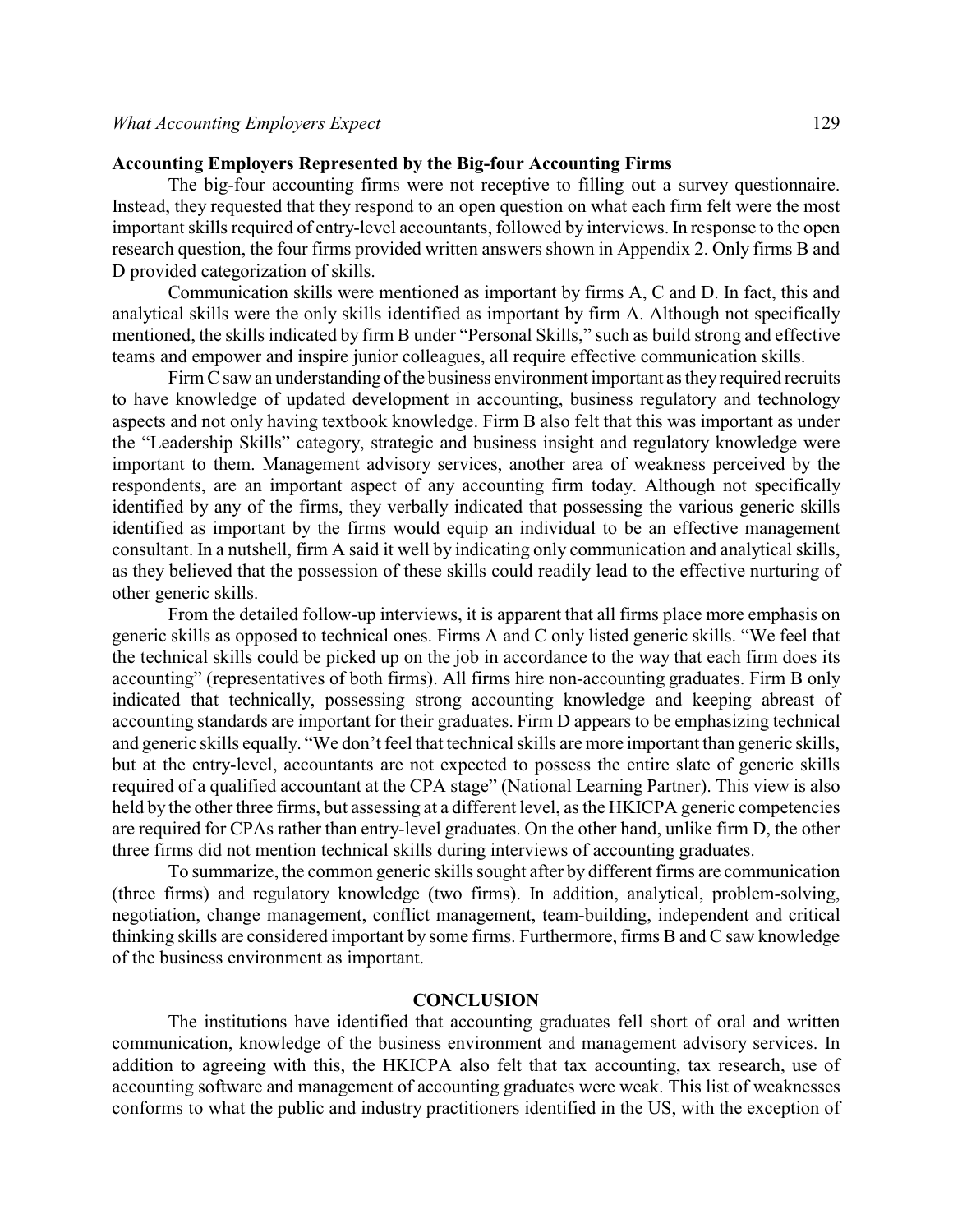tax accounting and tax research where only the public practitioners identified as weaknesses. See Table 4 on the comparison between the US study and the current one. There is unanimous agreement among all parties on the first three, whereas partial agreement exists for the remaining four. However, as indicated previously in the section on Approach Used to This Study that the HKICPA represents the interest of the public practitioners, the remaining four can also be construed as being agreed as weaknesses by public practitioners in both the US and Hong Kong.

The conclusion drawn thus far is that accounting graduates' weaknesses are similar between the United States and Hong Kong and that if these weaknesses are overcome through university training, accounting graduates can be made portable between the two localities.

From the previous section on the firms' responses, one could see that these major employers of accounting graduates saw oral and written communication, understanding the business environment and various forms of management as important for their firms as well as perceived weaknesses of accounting graduates. These are also the areas identified by Hong Kong academics and the HKICPA as being weak among graduates. The first priority then for Hong Kong institutions is to provide remedial training and nurturing in these areas to meet the demands of the majority of accounting employers in Hong Kong. Once this has been satisfied, the next step is for the institutions to assess whether there are weaknesses in the other important skills that the firms required.

To overcome these aforementioned weaknesses, suggested remedies described in the literature review section including the expansion of communication preparation, use of case approach in all courses relating to the functional areas of business and developing an understanding of the business environment with knowledge from all business areas as well as the re-designing of the accounting curriculum with five directions suggested by Cheng (2007), can be considered.

| <b>TABLE 4</b>                                                                                          |                                                                                  |                                             |  |  |  |
|---------------------------------------------------------------------------------------------------------|----------------------------------------------------------------------------------|---------------------------------------------|--|--|--|
| <b>Comparison of Accounting Graduates' Weaknesses</b><br><b>Between the United States and Hong Kong</b> |                                                                                  |                                             |  |  |  |
|                                                                                                         | US Public and Industry<br>Practitioners (Simmons and<br>Williams 1996)<br>Yes/No | <b>HK</b> Academics<br>and HKICPA<br>Yes/No |  |  |  |
| Written and Oral Communication                                                                          | Yes                                                                              | Yes                                         |  |  |  |
| Knowledge of Business Environment                                                                       | Yes                                                                              | Yes                                         |  |  |  |
| <b>Management Advisory Services</b>                                                                     | Yes                                                                              | <b>Yes</b>                                  |  |  |  |
| Management                                                                                              | Yes                                                                              | Yes, only HKICPA                            |  |  |  |
| Tax Accounting                                                                                          | Yes, only public practitioners                                                   | Yes, only HKICPA                            |  |  |  |
| Tax Research                                                                                            | Yes, only public practitioners                                                   | Yes, only HKICPA                            |  |  |  |
| Use of Accounting Software                                                                              | Yes                                                                              | Yes, only HKICPA                            |  |  |  |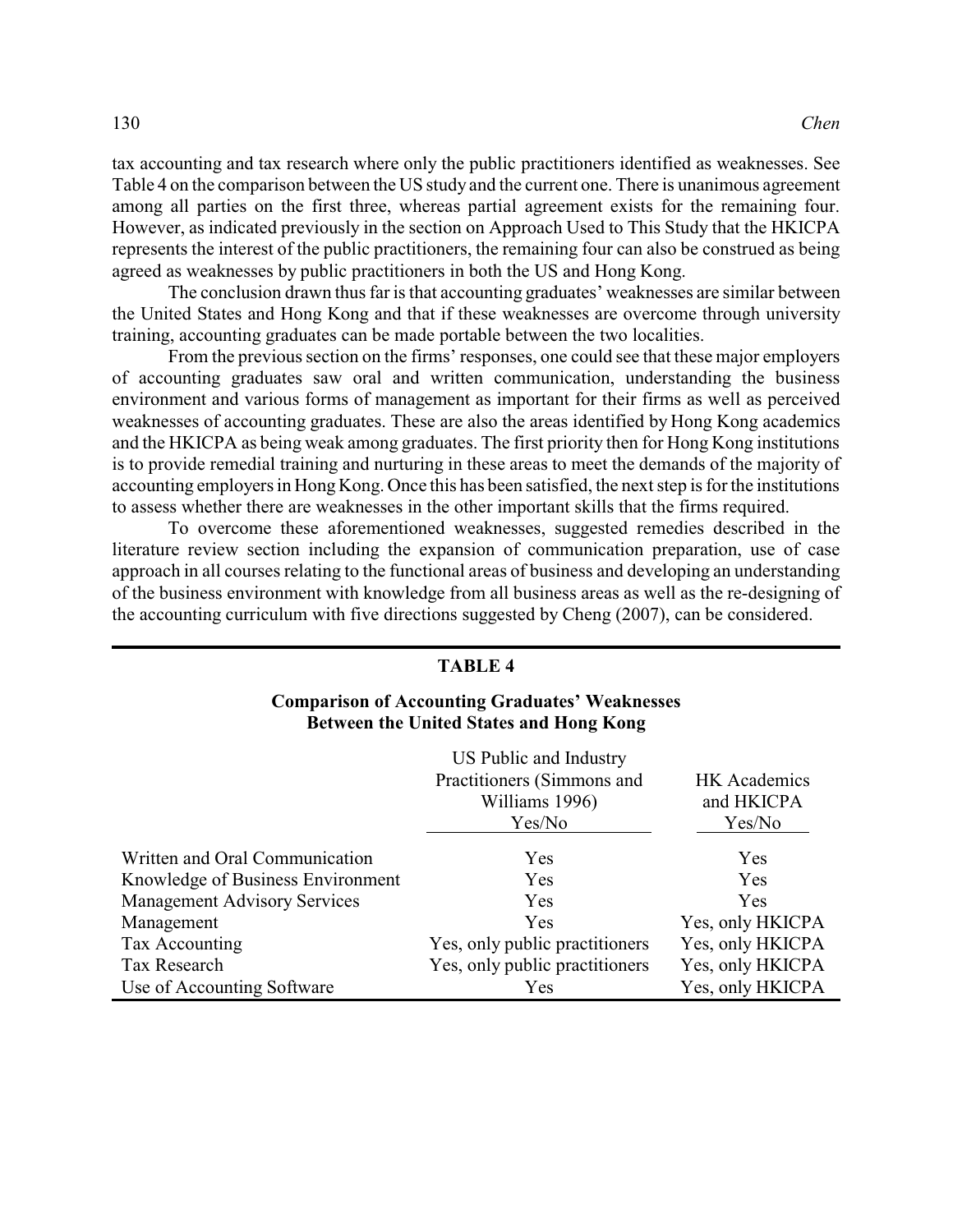# **LIMITATIONS AND FUTURE RESEARCH**

This study presents a comparative observation of tri-partite views in Hong Kong versus views of accounting practitioners in the United States as presented by the US academics. The motivation in using the United States as a benchmark for this comparison is because of the prominence of this country in accounting education. It is conceivable that with cultural differences between the two localities, limitations do exist as a result of not being able to use the same survey instrument.

Future related research can be along the lines of using the practitioners' identified list of important skill sets for accounting graduates and conducting interviews with institutions to see what each institution may do to satisfy the needs of practitioners. Commonalities can then be identified among the approaches suggested for each item and hence, inter-universities' group effort may be recommended to achieve these goals.

#### **REFERENCES**

- Ammons, J. L., and S. K. Mills. 2005. Course-Embedded Assessments for Evaluating Cross-Functional Integration and Improving the Teaching-learning Process. *Issues in Accounting Education* (Vol. 20, No. 1) 1-19.
- Anonymous. 1999. What Employers ReallyWant. *Journal of Accountancy* (Vol. 188, No. 2) 15, 18.
- Arquero Montaño, J. L., J. A. Donoso Anes, T. Hassall, and J. Joyce. 2001. Vocational Skills in the Accounting Professional Profile: The Chartered Institute of Management Accountants (CIMA) Employers' Opinion. *Accounting Education* (Vol. 10, No. 3) 299-313.
- Boyce, G., S. Williams, A. Kelly, and H. Yee. 2001. Fostering Deep and Elabor7ative Learning and Generic (Soft) Skill Development: The Strategic Use of Case Studies in Accounting Education. *Accounting Education* (Vol. 10, No. 1) 37-60.
- Cheng, K. W. 2007. The Curriculum Design in Universities from the Perspective of Providers in Accounting Education. *Education* (Vol. 127, No. 4) 581-590.
- Chia, Y. M. 2005. Job Offers of Multi-National Accounting Firms: The Effects of Emotional Intelligence, Extra-curricular Activities, and Academic Performance. Accounting Education (Vol. 14, No. 1) 75-93.
- Drews-Bryan, A. L., and J. R. Davies. 1994. Assessment of Accounting Education Part II. *Management Accounting* (Vol. 76, No. 5) 72.
- Hardy, J. W., L. A. Deppe, and J. M. Smith. 1993. A Curriculum for the 1990s and Beyond. *Management Accounting* (Vol. 75, No. 3) 66.
- Hargadon, J. M., and F. C. Lordi. 1996. Education. *Pennsylvania CPA Journal* (Vol. 67, No. 5) 14- 15.
- Houston, M. A., and J. Talbott. 1993. Critical Thinking and the Goal. *Management Accounting* (Vol. 75, No. 6) 60.
- Micaller, C. 2008. Teaching Accountants. *A Plus* (Vol. 4, No. 11) 25-28.
- Myers, R. 2005. Accounting Education Changes Course. *Journal of Accountancy* (Vol. 200, No. 4) 108-110.
- Normand, C. J., and R. Cummings. 2005. Screening Criteria for Accounting Positions: An Update of the Johnson and Johnson Study. *Advances in Accounting Education* (Vol. 7) 149-169.
- Richards, J. D. 1992. Trends in Education: AConflict of Objectives? *Management Accounting* (Vol. 73, No. 11) 14-15.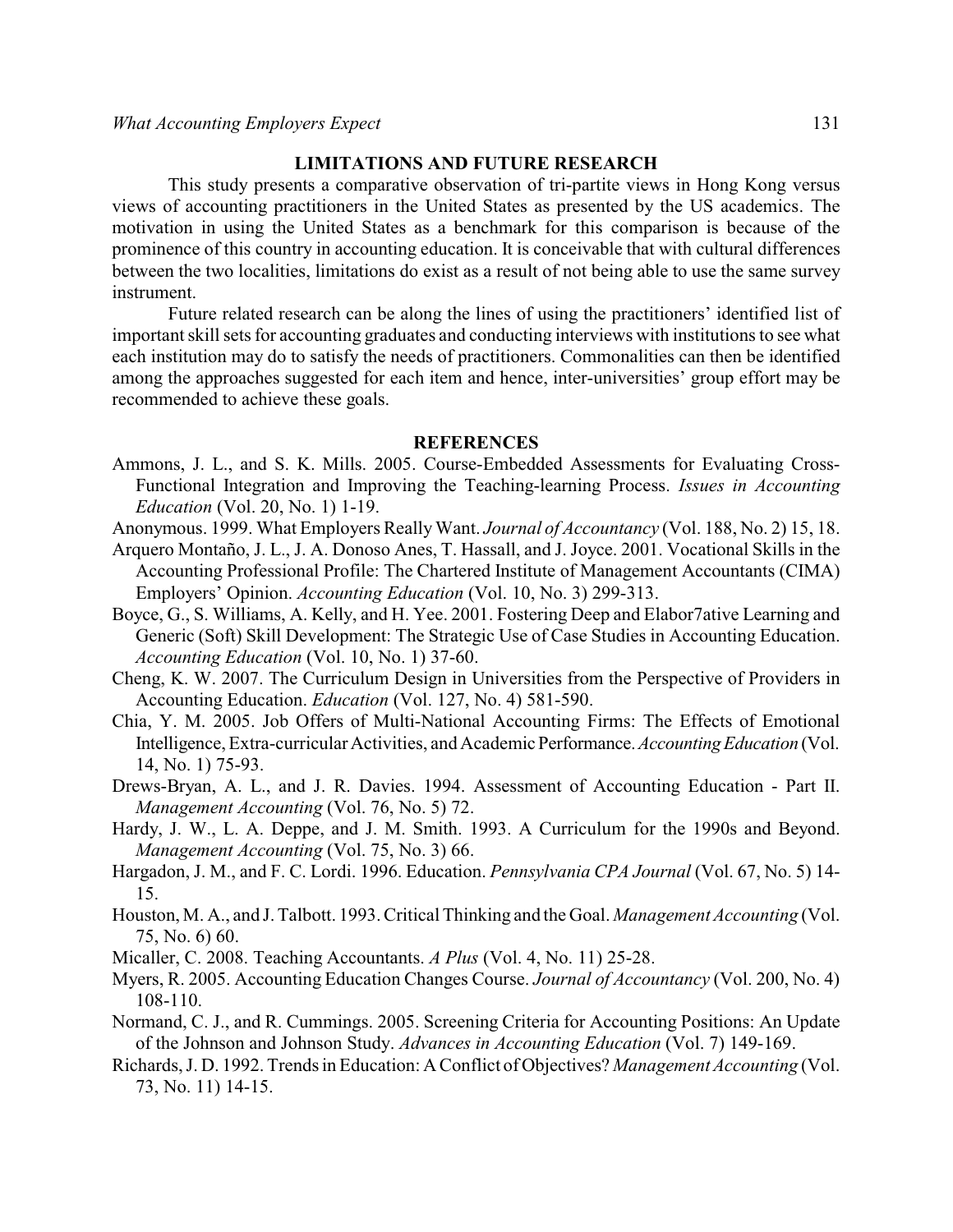- Scofield, B. W. 2005. Adapting Cases for a Team Approach. *Journal of Accounting Education* (Vol.23, No. 4) 248-263.
- Siegel, G. 1994. What Corporate America Wants in Entry-level Accountants. *Management Accounting* (Vol. 76, No. 6) 26-31.
- Simmons, S. A., and A. W. Williams. 1996. What Do Accounting Practitioners Want? How Do Entry-level Accountants Measure Up? *Arkansas Business and Economic Review* (Vol. 29, No. 1) 1-10.
- Stone, D. N., M, K. Shelly, and K. V. Pincus. 1997. Educating for Accounting Expertise: A Field Study / Discussion. *Journal of Accounting Research* (Vol. 35) 35-61.
- Stowers, R. H., and G. T. White. 1999. Connecting Accounting and Communication: A Survey of Public Accounting Firms. *Business Communication Quarterly* (Vol. 62, No. 2) 23-40.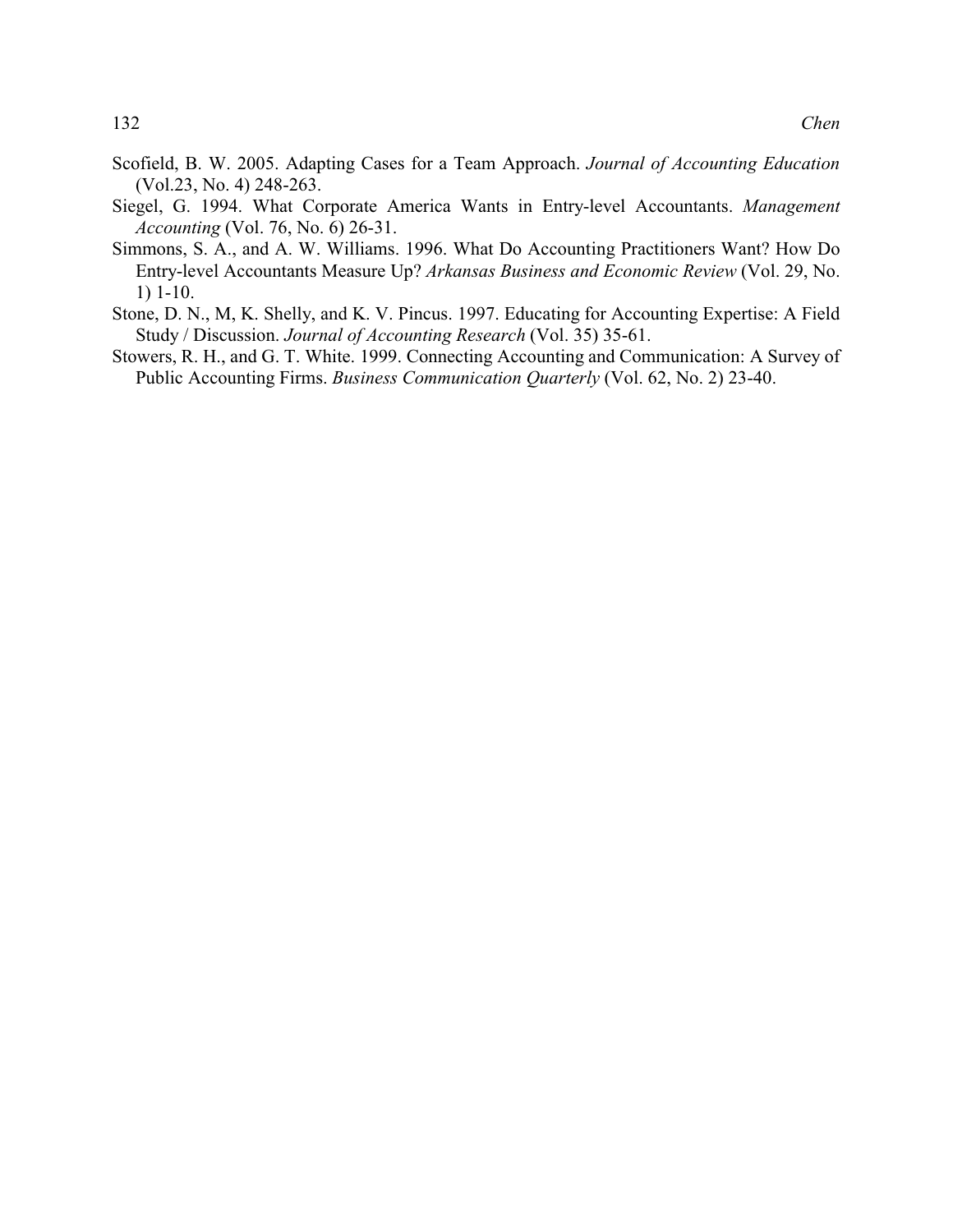# **APPENDIX 1 Universities' initiatives to meet employers' demand**

#### Wright State University

Houston and Talbott (1993) reported that accounting educators could achieve the goal of improving their students' problem-solving skills by using The Goal written by Eliyahu Goldratt and implemented by Wright State. Excerpts are available from students' papers from the 1992 Institute of Management Accountants' student case competition to show how The Goal was applied.

#### Brigham Young University (BYU)

Hardy, Deppe and Smith (1993) reported on BYU' s School of Accounting and Information Systems redesigning the curriculum for the junior year in five areas of competency selected: oral and written communication, group work and people skills, critical thinking and unstructured problems, working under pressure, and learning to learn. The key was to compare topics taught in different functional areas rather than teaching each topic in isolation. Innovative teaching strategies were used with case presentations, written papers and oral presentations and group in-class assignments.

#### Widener University

Hargadon and Lordi (1996) examined Widener University's School of Business Administration shifting its introductory courses in financial accounting and managerial accounting from one that was preparer-oriented and procedurally focused to one that was more user-oriented and analysis focused. They anticipated the resulting benefits being: (a) increased interest in the course by the nonaccounting majors as they would be more interested in the use rather than the preparation of accounting, (b) less structure and more open-ended analysis, and (c) renewed faculty enthusiasm because of increased variety and understanding of accounting information for decision-making.

#### Clemson University

Drews-Bryan and Davis (1994) observed that adding specific courses to cover an area at Clemson University's School of Accountancy would not necessarily bring about the anticipated improvements in the knowledge and skills in that area. Both curriculum and course changes were being undertaken in the areas of computers, communications and interpersonal skills. This change supports the AECC spirit and avoids using the additional 30 hours on specialized accounting courses.

#### University of Illinois at Urban-Champaign (UIUC)

Stone, Shelley and Pincus (1997) compared the effectiveness of Project Discover (PD) with the traditional accounting undergraduate programme at the University of Illinois at Urban-Champaign (UIUC). PD used an "education for expertise" approach to accounting education emphasizing improving intellectual skills and attitudes. In the research design and the development of measures of knowledge, skills and attitudes, the authors used concepts from Maddala (1983, 1991), Gardner (1983, 1991, 1993), Frensch and Sternberg (1989) and Marchant (1990) for this study.

Using field projects, case analysis, group work and presentations, PD graduates achieved significantly higher auditing scores and showed evidence of stronger problem-structuring skills and better attitudes.